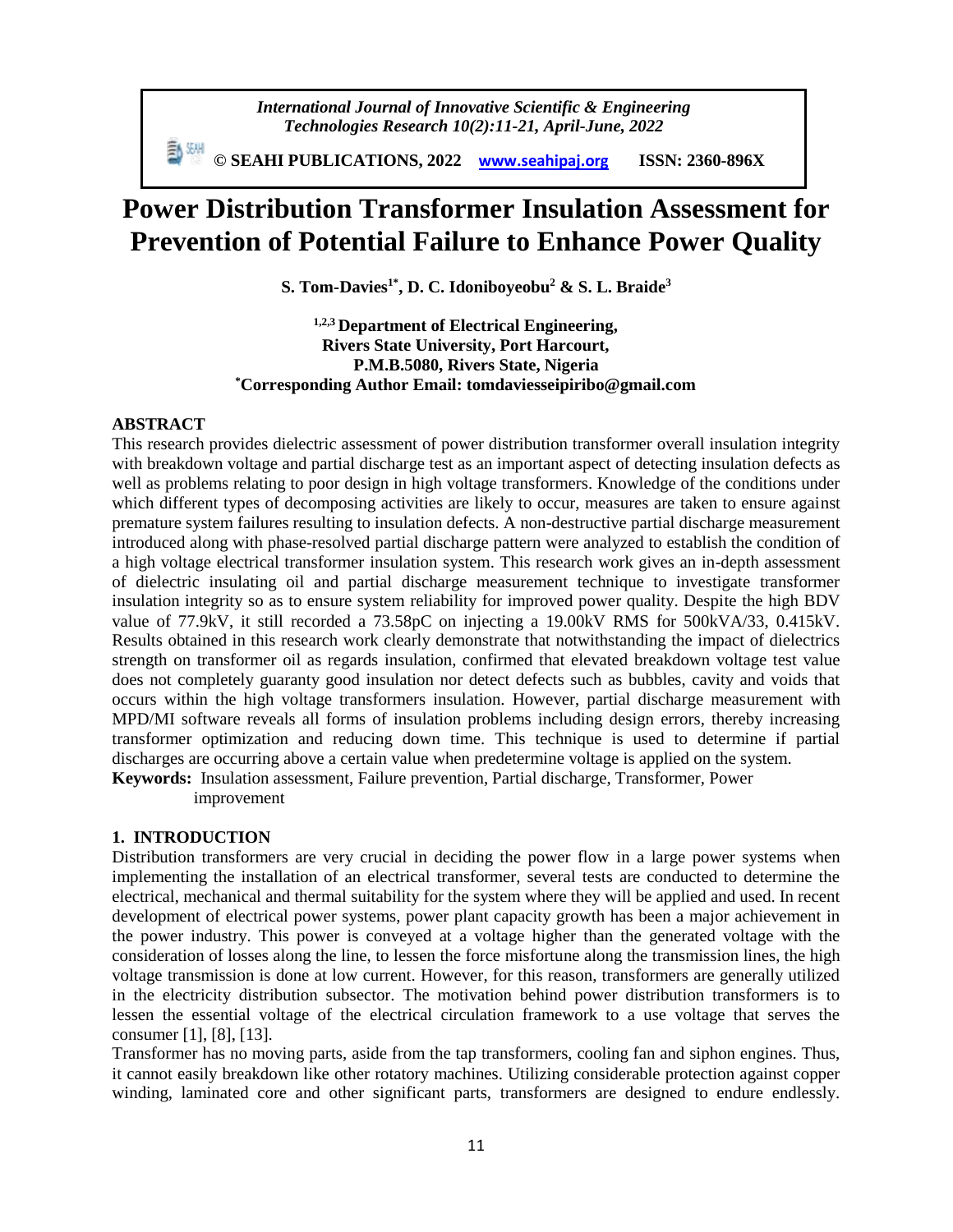However, insulation materials for most part produced using cellulose materials regularly get weakened from the impact of temperature, oxygen, moisture, heat and electrical stresses that affect the insulation condition of transformers [7]. However, various distribution transformer failures in recent past lead to power supply disturbances and has acquired much attention from electrical engineers. Different preventive, predictive and spontaneous assessment techniques has been designed to eliminate or at least minimize the failure failures [2].

# **II Literature Review**

The insulation system of a transformer undergoes ageing due to transformer operating conditions. Thermal, electrical, and chemical stresses act on the insulation system during operation of the equipment to cause an irreversible change in the properties of the insulation system. Such ageing stresses may cause either intrinsic or extrinsic degradation of insulation materials. In most insulation systems, extrinsic ageing predominates because of the presence of imperfections and contaminants. The solid insulation and mineral oil form an inseparable insulation system in a transformer [3]. Cellulose-based insulation and mineral oil used in transformers degrade with time. The degree of insulation ageing depends on thermal, electrical, chemical, and mechanical stresses within the transformer. The temperature of the oil–cellulose insulation plays a major role in influencing the mechanical, chemical, and electrical properties of the material. The temperature of the insulation depends on the loading pattern of the transformer and on ambient operating conditions. Hence putting up measures to deal with issues of insulation defects cannot be over emphasized [1], [7], [8]. It is therefore important to undertake a study in this crucial aspect to prevent uncontrollable system outages. Partial discharge as a veritable tool as an assessment apparatus for high voltage insulation appraisal test [4]. The test arrangement includes gathering of electrodes for the production of artificial partial discharge sources mostly acquired in high voltage electrical equipment with the test arrangement designed such that the crack, cavity or void can be adjusted to modify the discharge characteristics for example the inception voltage, amplitude, repetition rate, and so on. Accordingly, the testing interface has an asymmetrical and radial arrangement of the partial discharge sources around the coupling capacitor of the measurement system which assists with lessening the impact on the measuring circuit of the measurement [5], [13].

# **1.2 Chemical Detection Method**

Partial discharges can be detected chemically as long as the current steamer across the void can breakdown the surrounding materials into various substance parts. The two primary substance test performed by high voltage transformers manufacturing organizations today are high performance liquid chromatograph (HPLC) and the predominant dissolved gas analysis (DGA) [9], [8] . Chemical estimation methods are consequently not appropriate for continuous checking in light of the fact that it doesn't give any data about the situation of the PD or the degree of harm done to the insulation. Another know chemical test is the DGA (Dissolved Gas Analysis) test which identifies accumulated deposit of gases produce by the breakdown of mineral oil in the transformer, which disintegrate once again into the oil. Subsequently, causing insulation vulnerability because of different impurities in the mineral oil [2], [6], [13].

# **1.3 Electrical Detection Method**

Electrical identification approach is usually utilized and generally well known technique for estimating partial discharge in high voltage power hardware. The electrical detection technique as the most famous method for partial discharge measurement in transformers [11]. This method centers around catching the electrical pulses initialed by current steamer in the void, these pulses are sustained for single nanoseconds which suggests an exceptionally short duration of pulses span and have quantifiable frequency components in excess of 1MHz [13]. The pulse shape, its corresponding phase location within the AC pattern of the HVT, and the signal intensity all lead to information about the kind of partial discharge fault and the severity of defect in insulation. Electrical estimations are divided into two distinct classes, direct probing and RF emission testing [8], [12]. The direct test approach necessitates that the capacitive couplers be connected with the phase terminals of the transformer.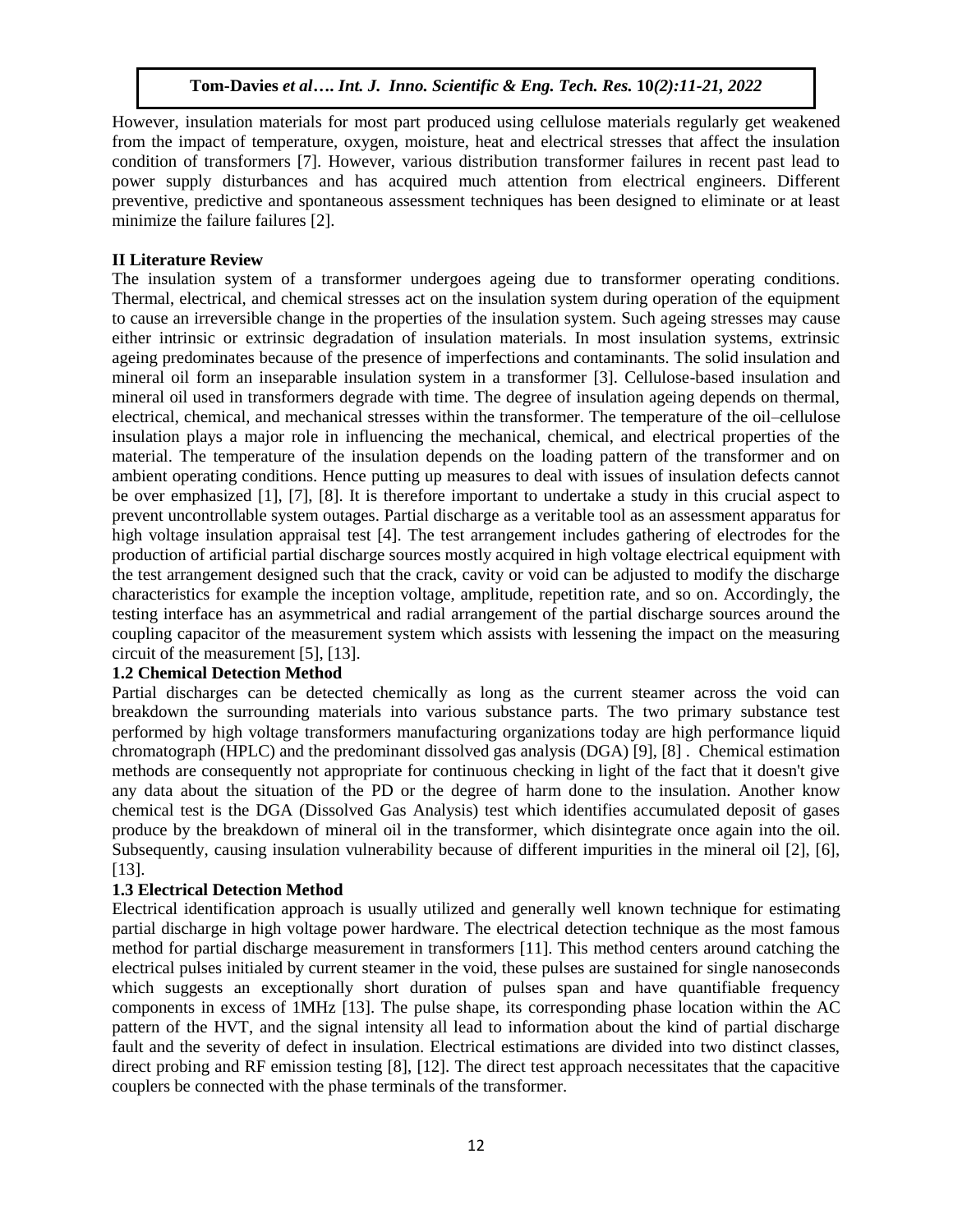# **1.4 Dielectric Breakdown in Liquid Insulation**

Insulation breakdowns are generally brought about by partial discharge activities, these phenomena most occurs in the weak region of an extended insulating system [7], [10]. Liquid Insulation is generally utilized in high voltage electrical hardware like transformers, circuit breakers, Reactors, Ring Main Unit (RMU), and so forth. In transformers, the dielectric is used to provide required insulation between the active parts of the transformer just as the grounded parts, it likewise discover an application in heat transfer from the transformer to the environment subsequently giving a cooling impact. In electrical breaker switch it likewise gives insulation to the active parts and the grounded parts, here the liquid dielectric is utilized to extinguish arcs created around the breaker contacts. The liquid dielectric is mainly gotten from petroleum products [2], [8], [13].

# **III. MATERIAL AND METHOD**

# **Materials**

The following materials were used for the experimental demonstration of the reliability evaluation of power distribution transformer prevention of potential failure for improved power quality

(i) MPD 600 acquisition kit/ charger unit, (ii). Measurement calibration kit, (iii). Overload impedance measurement, (iv). Capacitive measurement sensor (v). Fiber optic bus controller



 **Figure 3.1: Block Diagram of PD Testing Procedure**

# **Method**

The various methods adopted in this research are as follows:

- i. Simulation of partial discharge activities in distribution transformer insulation using MPD/MI software
- ii. The transformer under investigation is calibrated using the omicron calibration gadget CAL542 to fulfill the requirements of IEC 60270
- iii. Mathematical modeling using dielectric capacitive bounded cavity
- iv. The coupling capacitor with very low inductance, high voltage filter to reduce back ground noise generated from the power supply.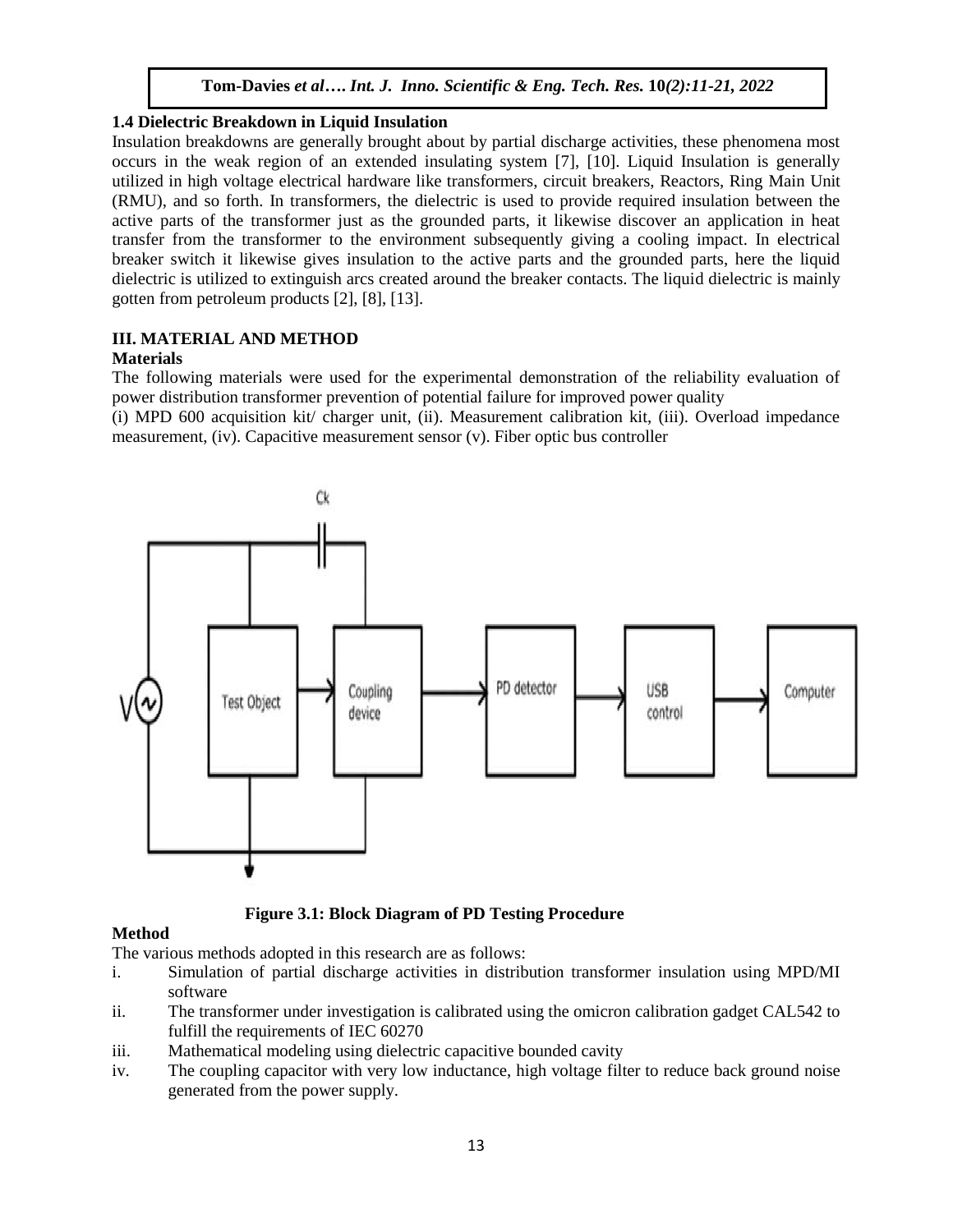v. The overload protection impedance to synchronize all partial discharge measurement equipment with the test voltage

vi. The MCU 502 fiber optic bus is used to mainly transfer partial discharge signals to the PC through the fiber optic cable to further attenuate interference.

#### **3.1 PD Measurement System within the Test Circuit**

To evaluate the fundamental quantities of partial discharge pulses, apparent charge magnitude qi is considered. An efficient measurement procedure ought to be utilized for proper data acquisition for possible analysis, now, it ought to be referenced that under practical condition quite various types of disturbances, for example, background noise are often present in the partial discharge measurement.

Most partial discharge estimation procedures are typically incorporated into the test circuit in accordance with scheme shown in Figure 3.2. The detection circuits beneath has the coupling device, CD and the impedance Zmi as its feedback boundaries for the measurement system. These parameters are likewise positioned at the high voltage terminal provided the test object has one of its terminal earthed. The partial discharge signals are created at the impedance Zmi. The Optical connection is then used to interface the MPD 600 and the MCU 502 to forestall undesirable signs in type of clamor and furthermore to improve the nature of partial discharge signal at the output. The fiber optical link test set-up to the control PC and give total electrical protection and the link association with the MPD 600 is up to 2km long.

Assuming the two terminals are associated along with an external capacitor CK, the charge development inside the series connected insulation links Cb and Cc will likewise be contained in the charge of the external capacitor Ck. The charge developments can be detected as circulating impulse current I (t) in the parallel connected capacitors given as Ck and Ct as contained in Figure 3.2



 **Figure 3.2: Equivalent Circuit for PD Measurement**

 $C_t = Ca$  Test object capacitance,  $G = High$  Voltage AC voltage source,  $Z = Vol$  Voltage source connector Ut = Voltage of parallel connected capacitors,  $Zm$  = Measuring Impedance, I (t) = PD current pulse I-k,  $t = Displacement current$ ,  $Ck = Coupling capacitor$ 

All dielectric material has an attributes of dielectric strength, which is maximum value of electric field that it can withstand without breakdown. Assuming the capacitance of any capacitor can be written in type of<br> $C = \mathcal{E}O \ell$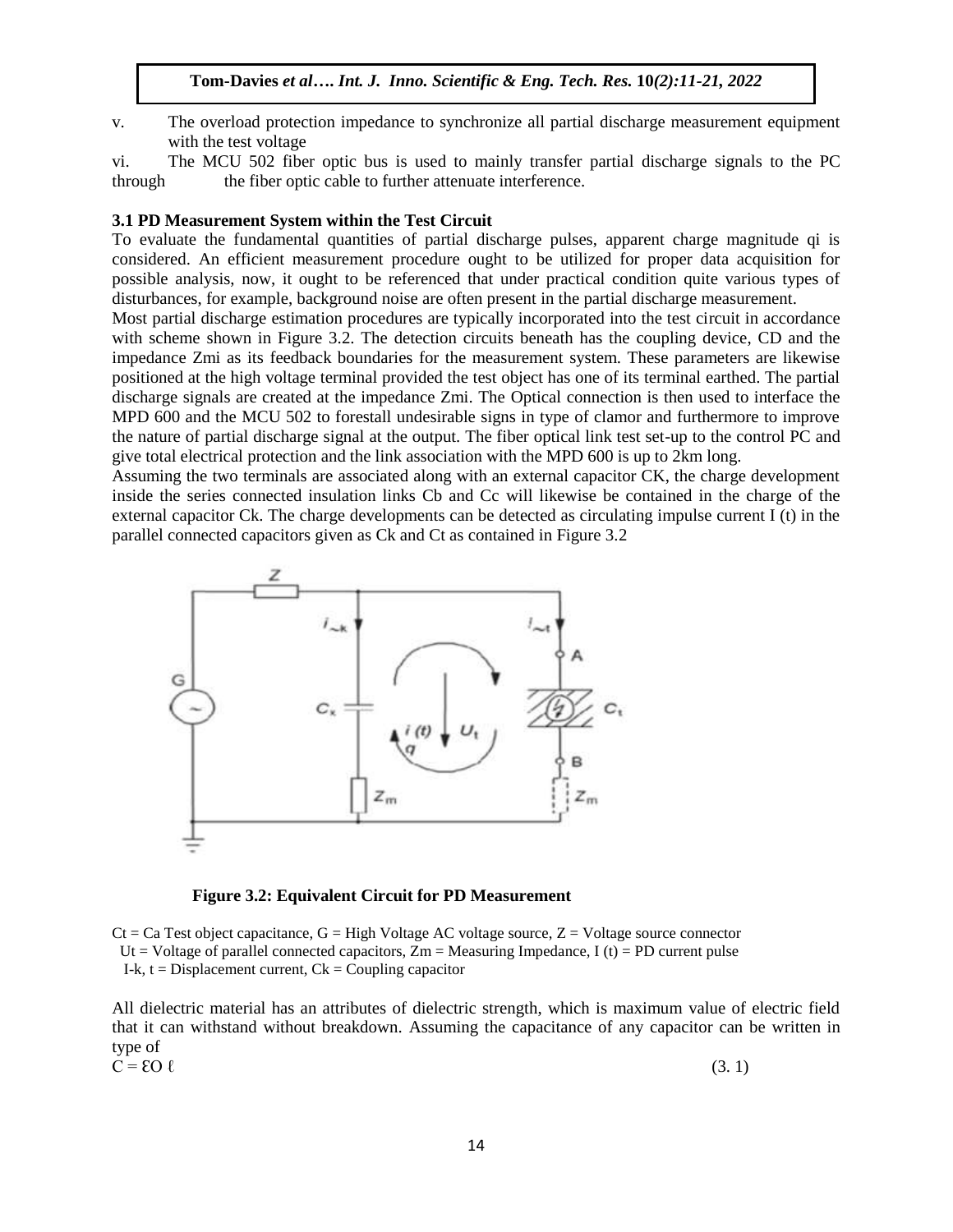#### Where,

C = Capacitance of any capacitor,  $\ell$  = Parallel plate capacitor,  $\epsilon$   $\epsilon$  = Permittivity constant

In which  $\ell$  has the component of the length, For instance,  $\ell = A/d$  for an equal plate capacitor? Faraday's admission was that with a dielectric totally occupying the space between the terminal A and B. Equation 3.1 becomes

 $C= K\epsilon_0 \quad \ell = K\epsilon_0$  (3.2)

Where, Cair is the value of the capacitance with just air between the terminal A and B.

Recall, the power supply (Battery) guarantees that potential difference V between the terminal A and B will remain constant. At the point when a dielectric material is utilized to show the plate or terminal A and B, the charge q on the plate increases by a factor of K, the excess charge is conveyed to the capacitor plate by the supply. For the situation where there is no supply the charge q should remain air constant when the dielectric separator is embedded, then, at that point, the potential difference V between the terminals reduces by a factor of K. This load of observations are consistent (through the connection  $q =$ CV) with expansion in capacitor brought about by the dielectric. Comparing equation (3.1) and (3.2) gives a situation of a region totally filled by the dielectric material of dielectric constant K, all electrostatic conditions containing the permittivity constant Ɛo are to be altered by replacing Ɛo with Kεo. Consequently, the size of the electric field created by a charge inside a dielectric is given by this changed structure:

$$
E = 1/(4\pi K\epsilon_0) q/r^2 \tag{3.3}
$$

Likewise, the expression for the electric field just outside an isolated conductor immersed in a dielectric is given as

$$
E = \sigma/K\epsilon_0 \tag{3.4}
$$

Where K is constant and greater than unity, both of these conditions show that for a proper dissemination of charges, the impact of a dielectric is to weaken the electric field that would somehow or another be available.

Fig 3.8 Equation shows the circuit diagram of cavity in a liquid insulation with an estimated energy in a discharge released by cavity.

The same circuit of fig 3.3 is considered; hence the total capacitance of dielectric framework is given by:

$$
C = c_a + \frac{c_b \times c_c}{c_b + c_c} \tag{3.5}
$$

$$
\Delta v_1 = \Delta v_c \times \frac{c_b}{c_a + c_b} \tag{3.6}
$$

$$
q_a = \frac{c_b \times c_a}{c_b + c_a} \times Vc \tag{3.7}
$$

$$
c_b \le c_c \le c_a \tag{3.8}
$$

 $(3.9)$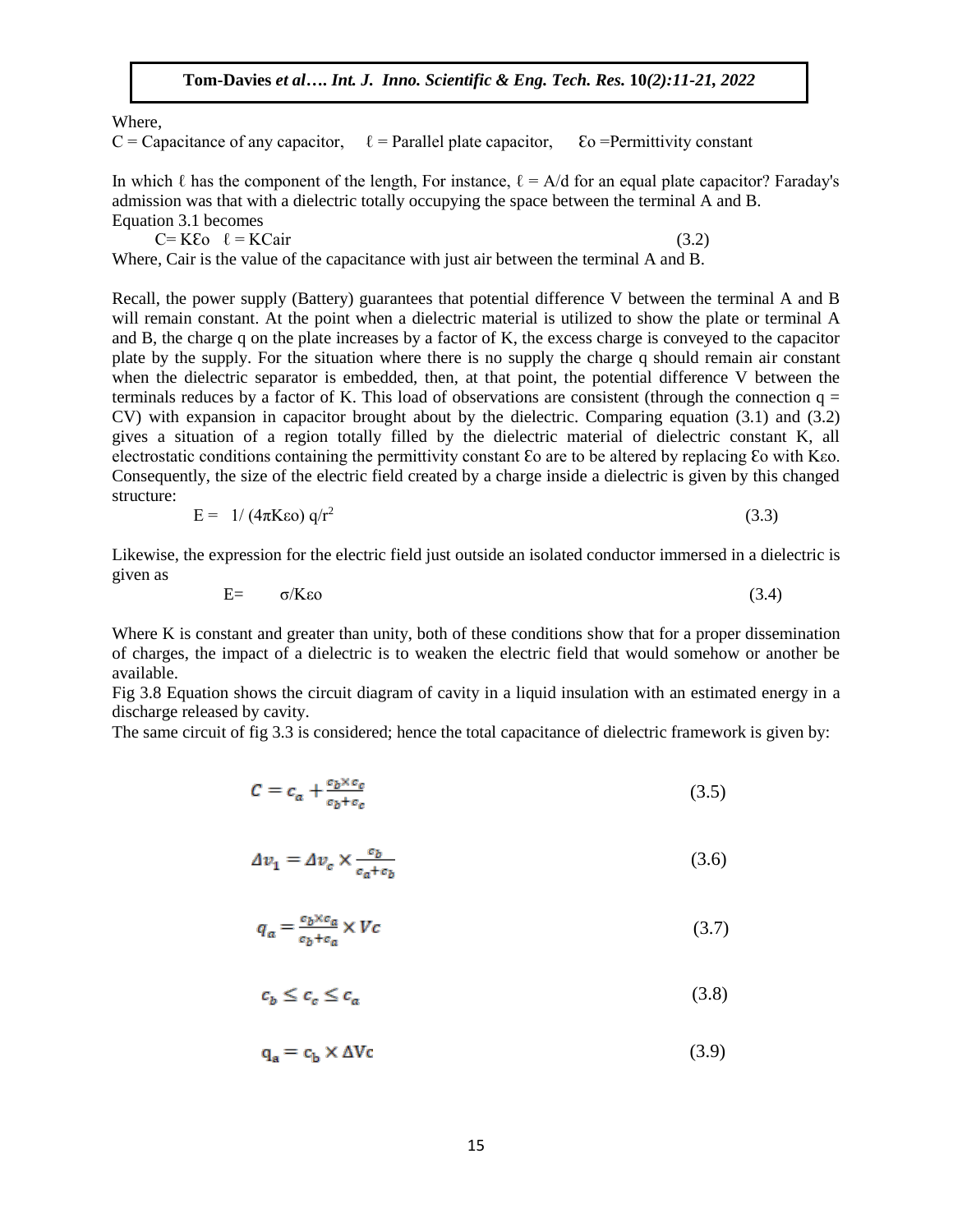The energy in the discharge is calculated by taking different energy before and after the discharge in the capacitance of the cavity

$$
w = \frac{1}{2} \times c_e \times (u^2 - v^2)
$$
 (3.10)

$$
(u2 - v2) = (u - v) \times (u + v)
$$
 (3.11)

Considering the residential voltage in cavity, then voltage across cavity is given by

$$
\Delta v_a = u - v \tag{3.12}
$$

If residual voltage is not considered and by putting equation 3.11 and 3.12 and 3.10 the following equation is obtained

$$
w = \frac{1}{2} \times C_C \times \Delta V_c \times U
$$
\n(3.13)

When there is no discharge in the voids and discharge take place at peak voltage, breakdown voltage  $\boldsymbol{u}$  is given by

$$
u = \frac{c_b}{c_b + c_c} \times v_{peak}
$$
 (3.14)

Combining equation 3.14 and 3.13

$$
w = \frac{1}{2} \times C_C \times \Delta_{Vs} \times u \times \frac{c_b}{c_b + c_c} \times v_{peak}
$$
 (3.15)

$$
c_b \leq c_c
$$

As cavity depth is less than insulation thickness

$$
w = \frac{1}{2} \times C_C \times \Delta_{Vs} \times \frac{c_b}{c_b + c_c} \times v_{peak}
$$
 (3.16)

From equation 3.9

$$
W = \frac{1}{2} \times q_1 \times v_{\text{peak}} \tag{3.17}
$$

Where,

 $W =$  Energy stored in a capacitor, Ca = capacitance of weak region or cavity, Cb = Capacitance representing insulation material around cavity,  $Cc = Capacitance$  of remaining insulation material,  $q_1 =$ Transferred charge, Vpeak = Peak voltage, U = Breakdown voltage,  $\Delta Vs$  = Voltage drop at Vs,  $\Delta Vc$  = Voltage drop across  $Vc$ ,  $u =$  Initial Voltage,  $v =$  Final Voltage

## **IV RESULTS AND DISCUSSION**

#### **4.1 MPD/MI Stimulation and Experimental Results**

Transformer oil dielectric strength is very important in ensuring reliable operation of power distribution transformer. The test is mainly determined by the presence of contaminate like moisture, acids and other related gasses. It is therefore important to constantly maintain these dielectric properties to always ensuring good transformer insulation condition. Although, dielectric properties in transformer oil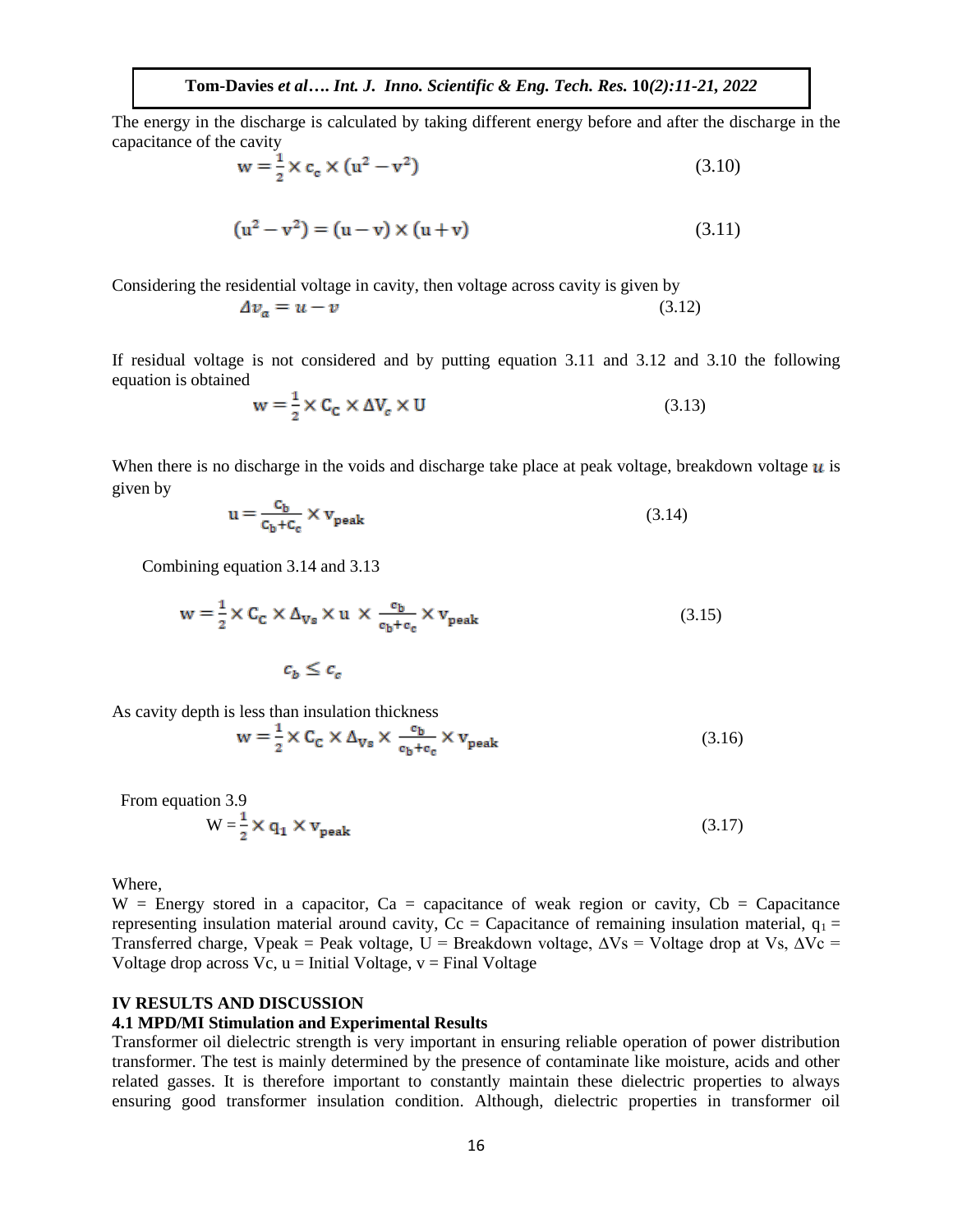decreases with time as well as service condition. However, a more sophisticated means of detecting the oil component and the overall insulation condition of transformer is employed in this work called the partial discharge measurement system. The operation of the MPD 600 monitor are fully computer controlled system. The MPD partial discharge examination system is the obtaining and investigation unit for identifying, recording and breaking down partial discharge occasions in numerous applications



**Figure 4.1: Breakdown Voltage Level (kV) at 30<sup>o</sup>C**



**Figure 4.2: Breakdown Voltage Level (kV) at 34<sup>o</sup>C**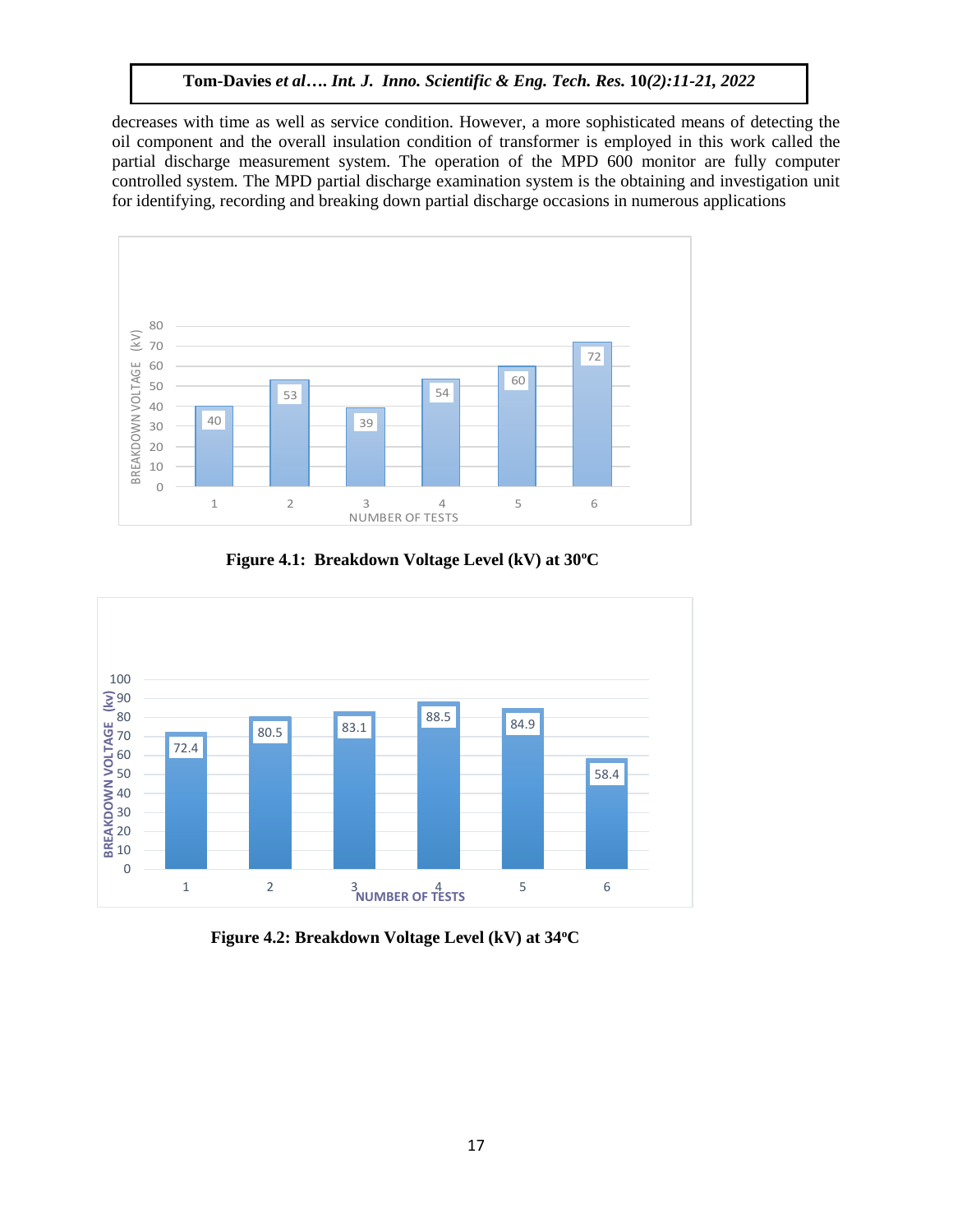**Tom-Davies** *et al***….** *Int. J. Inno. Scientific & Eng. Tech. Res.* **10***(2):11-21, 2022*



**Figure 4.3: Breakdown Voltage Level (kV) at 35<sup>0</sup>C**



 **Figure 4.4: Water in Oil Solubility as Against Temperature**

The Figure 4.4 shows vividly distribution of transformer oil temperature rise versus water content in oil (ppm), gradual rising formation (see Table 4.4 in appendix  $-D$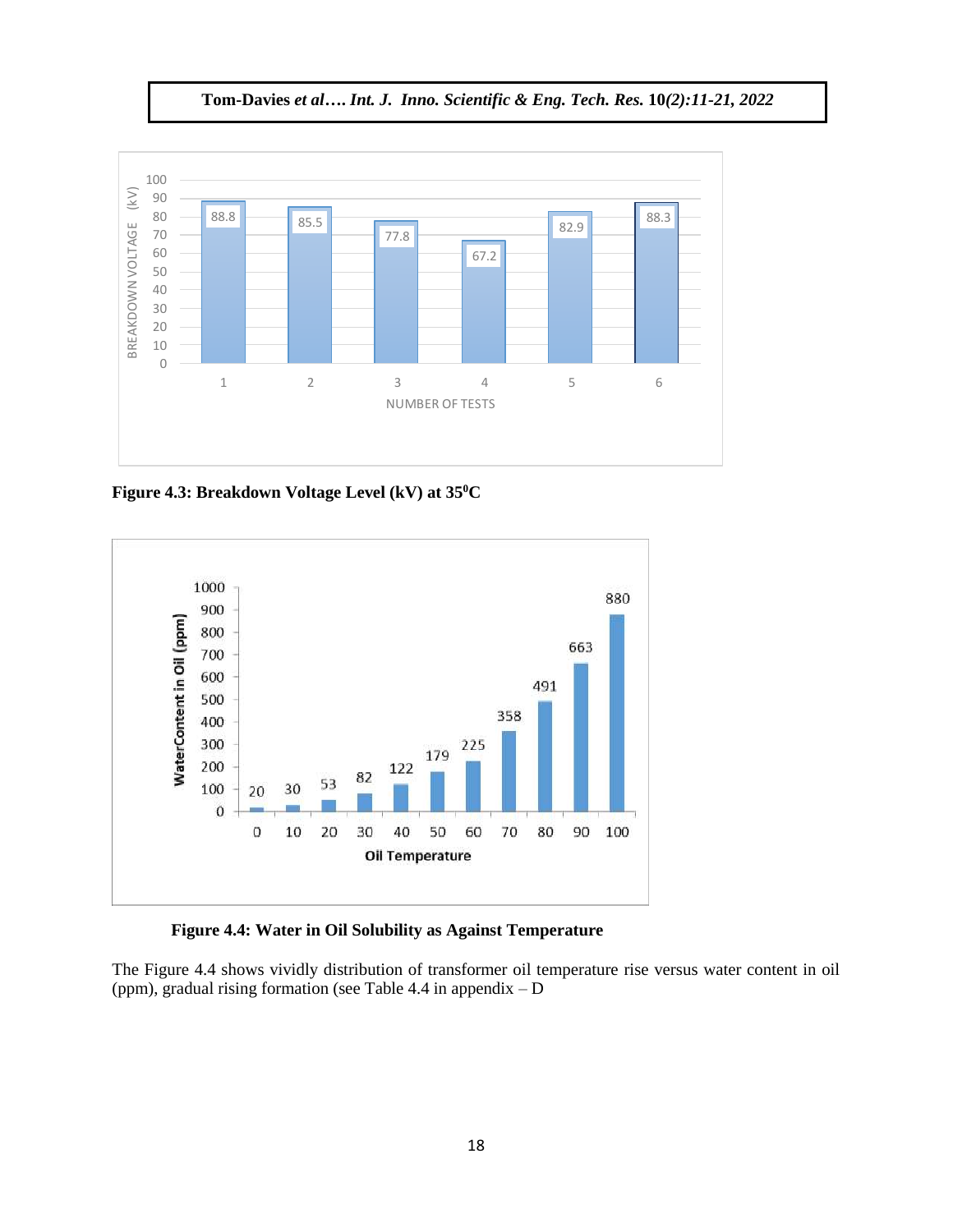



 **4.995pC at 10.52kV Figure 4.5: PRPD Pattern Measured on 500kVA**



 **5.122pC at 10.50kV**

 **Figure 4.6: PRPD Pattern Measured on 500kVA**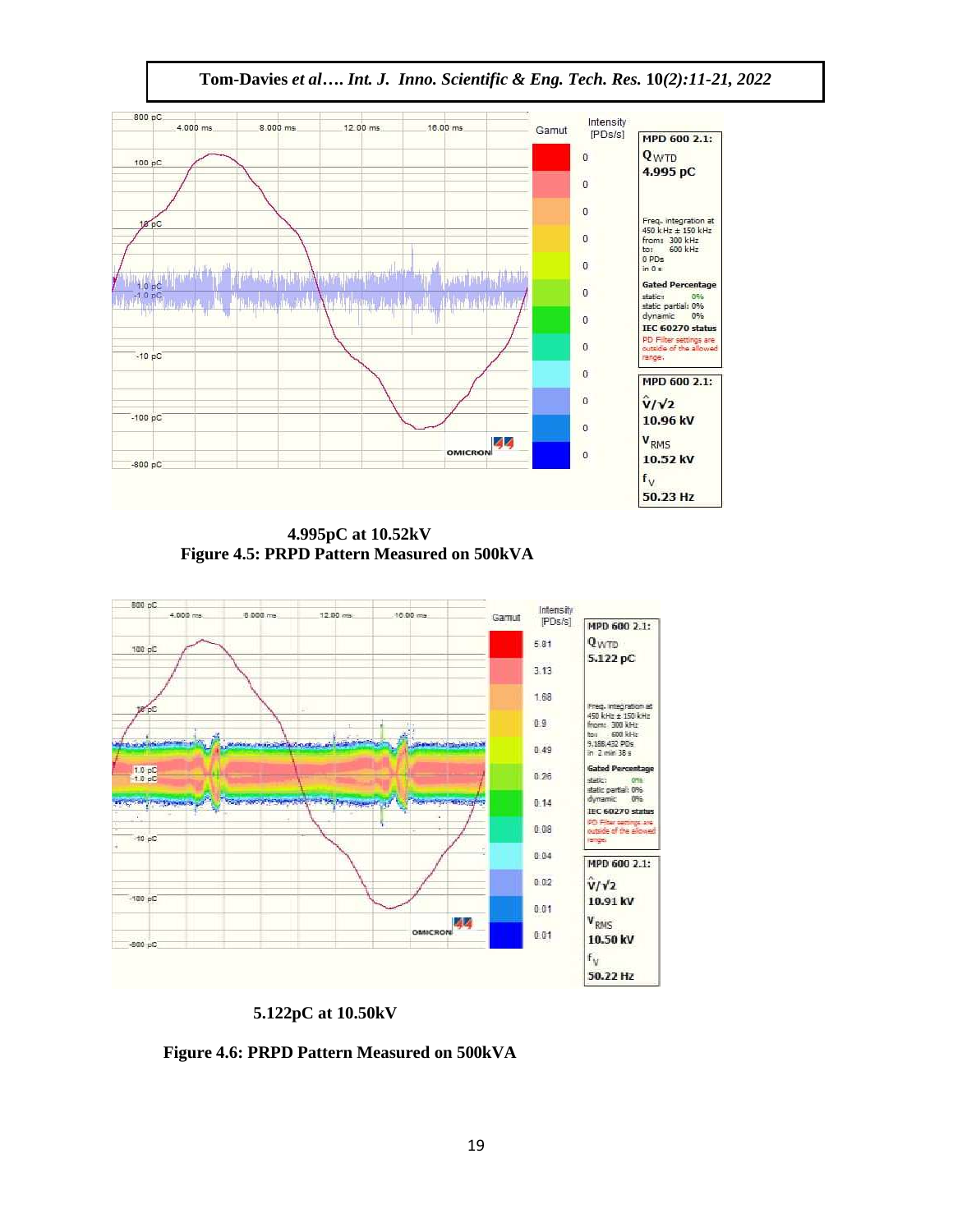**Tom-Davies** *et al***….** *Int. J. Inno. Scientific & Eng. Tech. Res.* **10***(2):11-21, 2022*



 **73.58pC at 19.00kV**

## **Figure 4.7: Failed PRPD Pattern Measured on 500kVA**

# **V CONCLUSION**

The purpose of this investigation was to measure the insulation disorder in 500kVA transformers to determine its ability to withstand electrical stress. The main purpose of this research is to proffer solutions to the recurring breakdown problems of power distribution transformers via breakdown voltage and partial discharge test of 500kVA transformers. I therefore decided to examine a couple of failed transformers as to know if they meet required standard insulation demand. In order to fulfil this aim, I used a 500kVA transformers as a sample to validate the efficacy of the phase-resolved technique and the dielectric composition used to inspect the transformer reveals that partial discharge measurement has the ability to completely detect the overall insulation defect that may not be revealed through other testing methods.

Following a thorough evaluation of the insulation of the 500 kVA transformer using the phase resolved technique, it was found that few of the transformer with appreciable BDV test values were healthy up to 10kV and the transformer's users could carry out all essential tests efficiently to avoid unwanted failures. When compared to other methods such as the acoustic method and Dissolved Gas Analysis, the phaseresolved approach was acceptable for measuring fault in transformers insulating medium since it can quickly detect the different PD faults and their localization.

In light of the above, the previously held beliefs about the state of the 500kVA transformer in some of the results sampled were in perfect condition. Some other results shown above proofs that the transformer insulation condition has been altered, while displaying a very high Pico column value way above the acceptable criteria according to IEC 60270. The functioning/durability of a transformer primarily depends on the nature of their insulation integrity.

## **REFERENCES**

[1]. Dewangan, T, & Patel, P, Miss. (2017). Prevention of distribution transformer premature failure. International Journal of Engineering Sciences & Research Technology, 6(5) 289- 295. Doi: 10.5 281/Zenodo .573513

[2]. Singh, J., Sood, Y.R, Verma, P. (2012). The Influence of Service Aging on Transformer Insulating Oil Parameters. IEEE Transactions on Dielectrics and Electrical Insulation 19, 421-426

[3]. Liao, R., Yang, L., J. Aging condition assessment of transformer oil-paper insulation model based on partial discharge analysis. IEEE Trans. Dielectr. Insul. 2011, 18. 303-311